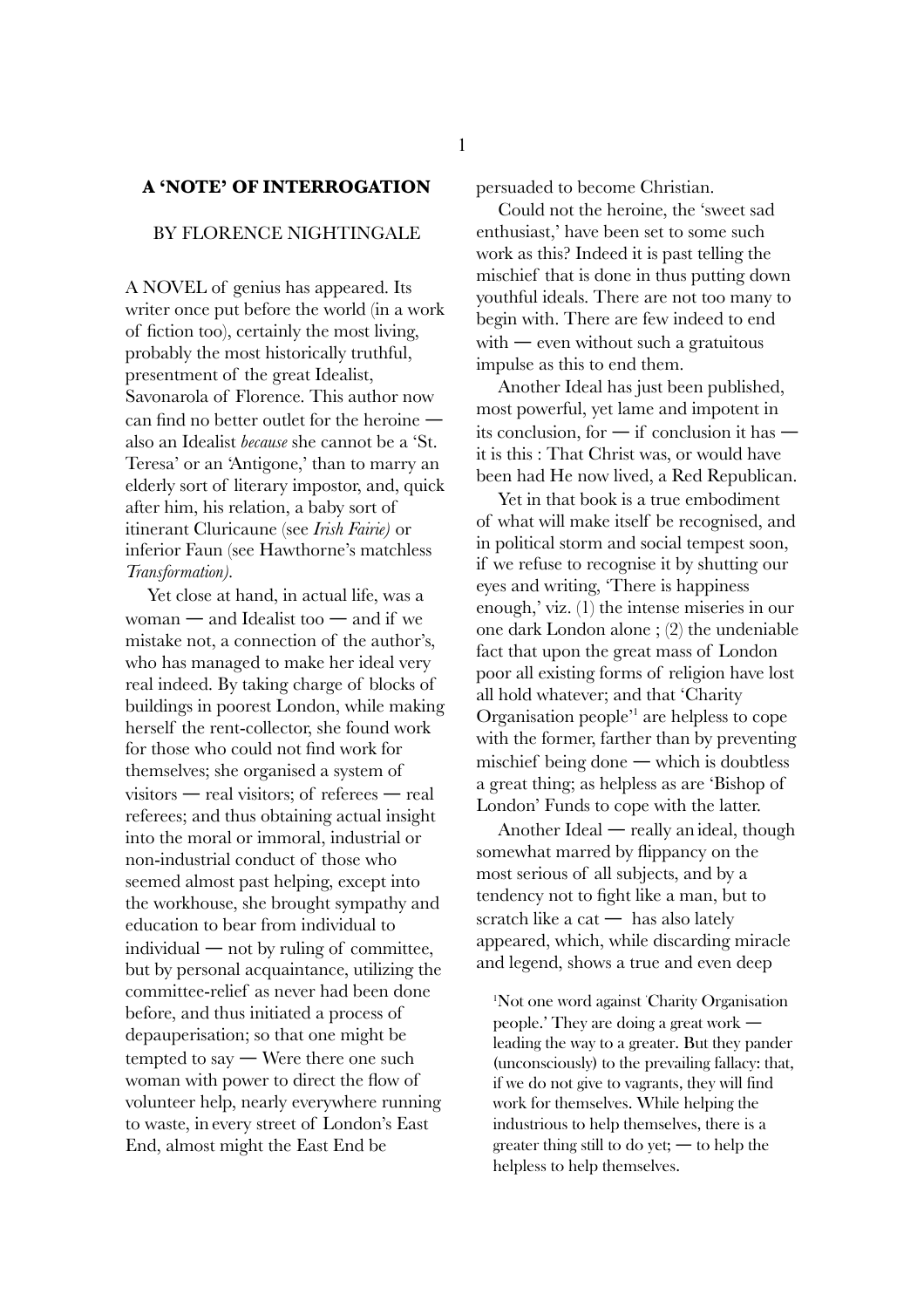insight into the character of Christ and the value of Christianity, as teaching us (1) to cherish our own higher, inner self ― to 'find' our own 'soul;' (2) to deny, nay more, to disown our lower, outer self; (3) to be mild and gentle, 'meek and lowly in heart<sup>2</sup>

On the other side we have a Professor, a real man of science, undoubtedly one of the prime educators of the age, but making a profound mistake when he says to mankind : 'Objects of sense are more worthy of your attention than your inferences and imaginations. You can't see the battle of Thermopylae take place. What you can see is more worth your attention.'

We might almost, and more truly say : On the contrary, the finest powers man is gifted with are those which enable him to infer from what he sees what he *can't* see. They lift him into truth of far higher import than that which he learns from the senses alone.

As our penultimate author speaks a great deal of 'extra-belief' (Aberglaube), meaning, not superstition, but belief in things not verified by the senses, so this most able Professor and man of science advocates or succumbs to a sort of *infra*belief covering, indeed, but small part of the ground man stands upon, less still of the horizon he looks on.

All these are 'signs of the times.' They suggest  $a^2$  — a note of interrogation.

Faint, indeed, is the note of this note, the veriest hint, that will be here sounded.

2 Very curious, this difference as to who Christ was ― between two contemporaries publishing in the same tongue, in the same year, and almost the same street, or 'hill'. One says, Christ the Red Republican ― the other, Christ the teacher of self-knowledge, self-renunciation, mildness, and lowliness.

'Because I am God, and not man,' said One a few thousands of years ago. Then surely, is it not the most important and at the same time the most neglected point in theology, to determine *what* God is ― what His character is like?

Reams of sermons are written on every point but this. And yet this is the foundation of all.

It may seem a, little too familiar an illustration to say that in marriage it is a constant reproach brought against continental nations, that they do not let the woman know what her husband is like, nor the man his wife, before they are married.

A poet who is gone from among us said, that 'love' was 'fellow-service.' That is just what it is. And how can there be, 'fellow service' in the way in which men and women meet now?

And how much more is this the case with regard to Him whom we (some of us) say we serve?

Yet Him we have always with us. And we make no effort to know Him.

Indeed, it does not seem to be included as a part of theology, as a point of enquiry, as a basis of all sermons ― the knowledge of, the acquaintance with God.

The same poet writes :

It fortifies my soul to know That, tho' I perish, Truth is so ; That, howsoe'er I stray and range, Whate'er I do, Thou dost not change. I steadier step when I recall That, if I slip, Thou dost not fall.

Yes: but 'Truth is so' that I shall not *'*perish.'

'Though He slay me,' says Job, yet will I 'trust in Him.' Yes : but I trust in Him because I know that He will not 'slay' me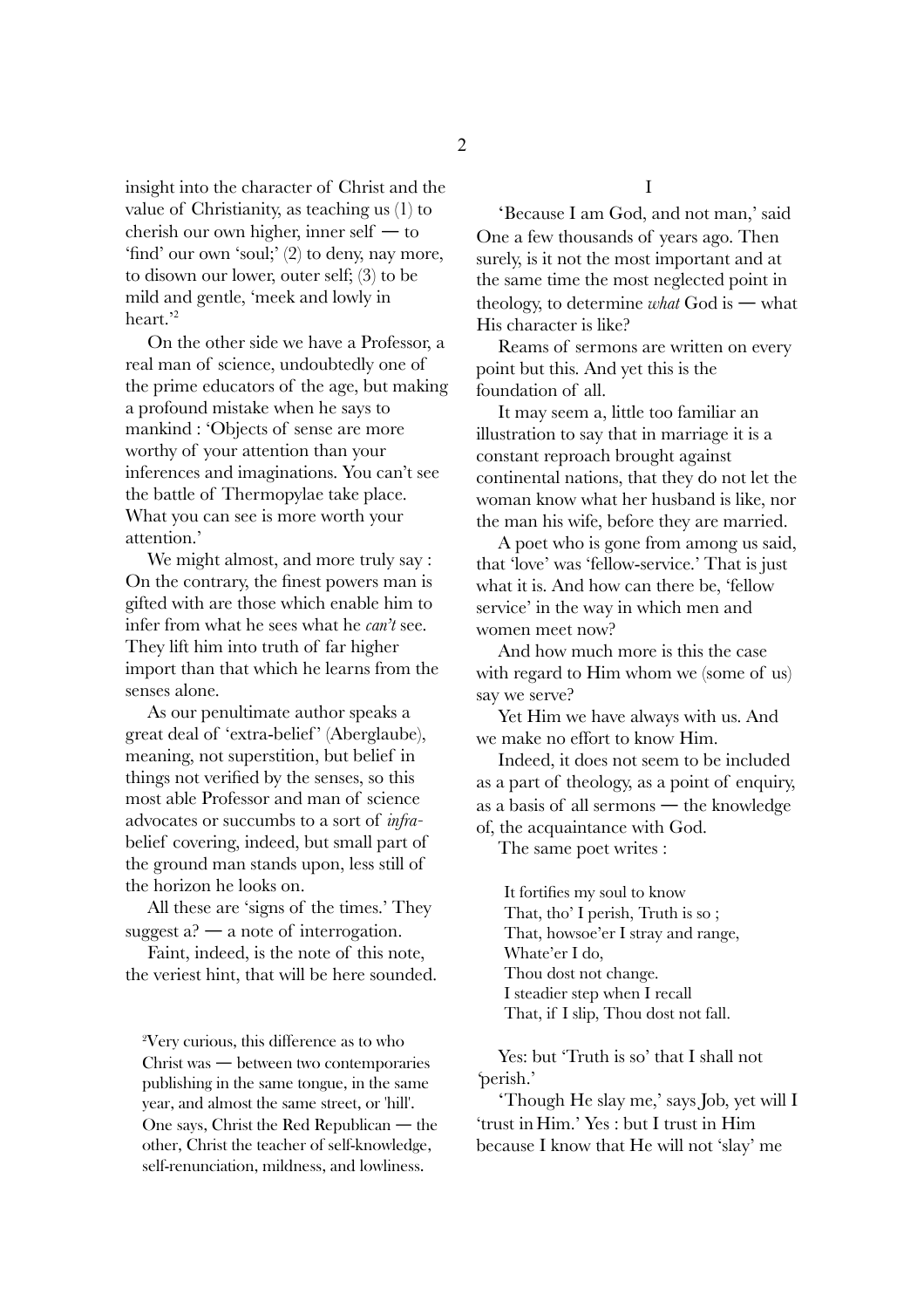or anyone else.

It always seems to be a fact ignored, or put out of sight, that for no one of our beliefs, religious, physical, moral, scientific, have we any dependence but ― the character of God.

It is said that the reason why we believe that the sun will rise tomorrow is that the sun has always done so. But Joshua did not think so. Surely the reason is, our dependence on the invariable character of God.

And this seems to most people to be a very poor dependence. At least few take the pains to find out what is the character of God.

A very great deal of foregone conclusion, of what, as it appears, is untrue to fact and to feeling, is talked, for instance, as to belief in future state ― that this is 'instinctive,' 'intuitive,' the fruit of the natural craving of man, &c. &c. We do not see such 'craving.' On the contrary. There is perhaps no one subject interesting himself on which ordinary man thinks so little, cares so little. Of the best men there are, too, many now who would rather not have a future state for themselves. Alas! The highest stamp, of men are oftenest those who feel this ― men who have consecrated themselves to the good of their kind. Such men are generally extremely sensitive. And the very strain of constant self-consecration acting on such a temperament produces that condition of mind ― so far more common (at least in this age) than any ecstasies of the saints ― that longing, not to live for ever, but to die for ever, to be at rest.

But, whether this be so or not, whether there are 'instincts' or 'cravings' for a future state now or not, surely it is a complete fallacy to reason from them to the existence of a future state.

Surely the 'presumption' of an

immortality 'grounded' merely on 'unsatisfied instincts,' is a fallacy. It is another thing to say 'A perfect God, whose only design can be to lead every one of us to perfection, put those "instinct" into us. He never leaves any work unfinished, He is invariable, and without a shadow of turning. *Therefore* He will enable each one of us to fulfil. In another state those aspirations after perfection which are necessarily left "unsatisfied" in this ― because this world is not perfect, and cannot be made perfect till all mankind agree to make it so.'

Says Coleridge (in a better mood): 'We must earn earth before we can earn heaven.' Rather let us say : Mankind must make heaven before we can 'go to heaven' (as the phrase is), in this world, or in any other. Is God's whole scheme to put us in the way to make heaven? 'We must earn the earth before we can think of learning heaven.' Yes, but when only a few are hungering and thirsting after righteousness, they *cannot* be 'filled.'

Why, then, is there a future state? *Because* God is.

For no other reason.

And let us drop the word, 'future state.' *What* 'future state?'

An eternal life which, beginning here) shall lead each and every one of us to finite perfection, and therefore to happiness.

*Because* there is a God, therefore, there is this eternal life, for each and for all of us.

For no other reason.

And let us also drop the word, 'a God.' *What* God? that is the question. And no one answers it. It is only 'because God is'

― the *perfect* God ― that we shall have eternal life.

It is said of the French soldier of letting him know this, you will not get out of him all he can give.

And if any can justly be called an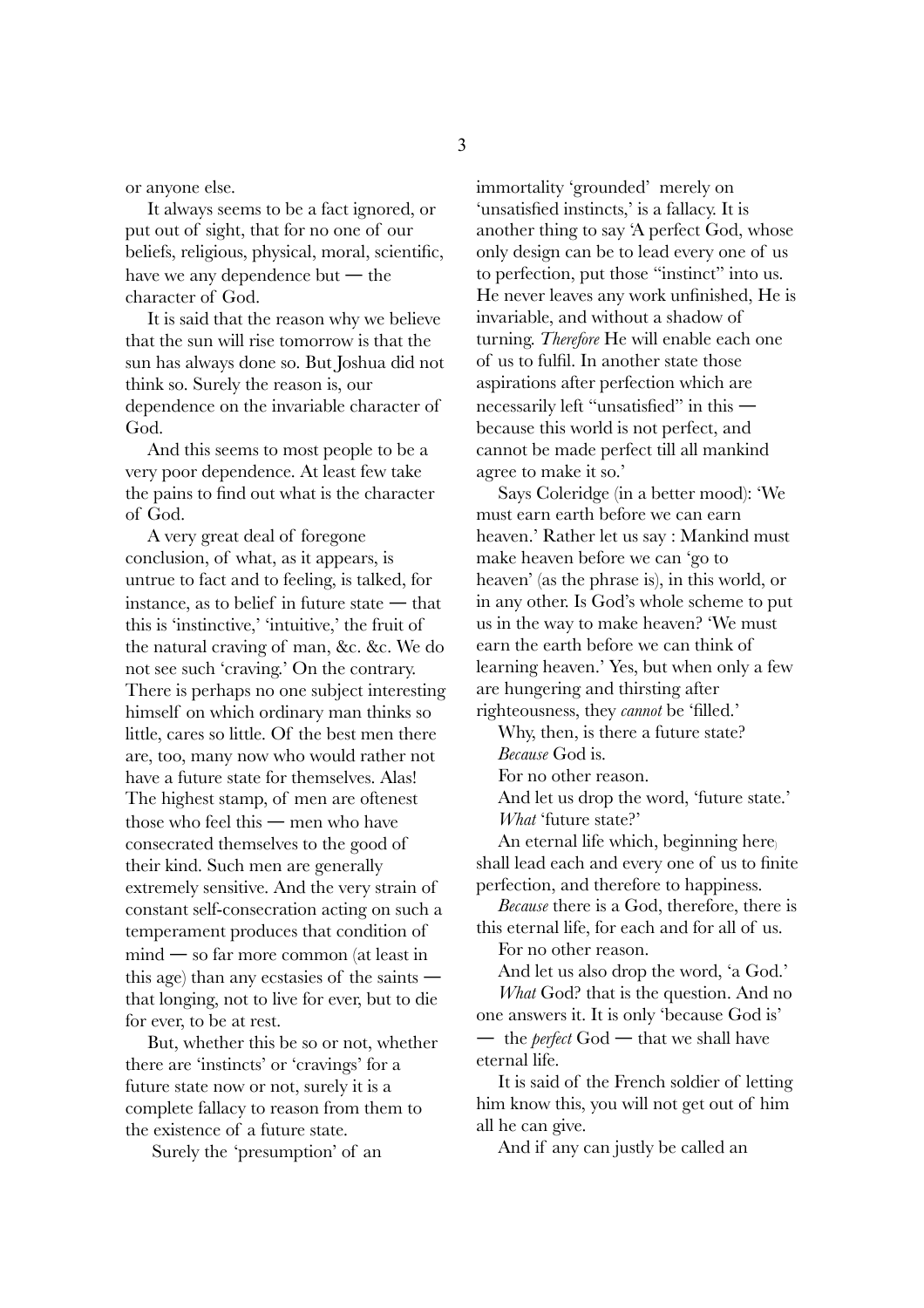expeditionary force, it is surely the expedition of mankind sent by God to conquer earth, to conquer perfection, to create heaven!

And how can man give his best unless he knows, unless you will try to find out for yourselves and for him, what is God's plan for him in this world and in the next (as it is truly called) — why there are such sufferings in this world ― who is this God who has put him here, and why He has put him here, and put him here to suffer so much? In short, he wants to know why he is here, where he is going, what he is doing, why he is suffering.

Is it not a simple impertinence for preachers and schoolmasters, literally *ex cathedra,* to be always inculcating and laying down what they call the commands of God, and never telling us what the God is who commands, often indeed representing Him as worse than a devil? 'Because I am God, and not man.' But you represent Him as something far below man, worse than the worst man, the worst Eastern tyrant that ever was heard of.

'Thou shalt love the Lord thy God with all thy heart, and with all thy soul, and with all thy mind, and with, all thy strength.' Ah, from the mouth of Him who said those words, they are indeed 'the first and greatest commandment.' He who went about doing good, who called all of us who are weary and heavy laden to come to Him ― who towards His cruel torturers and murderers felt nothing but, 'Father, forgive them, for they know not what they  $d\theta'$  — He might well say, 'Thou shalt love the Lord thy God,' for He needed not to explain to us His character.

But — and what a descent is here — for *us* to lay it down as a *command* to love the Lord God! Alas! Poor mankind might easily answer: 'I can't love because I am ordered ― least of all can I love One who

seems only make me miserable here to torture me hereafter. Show me that He is good, that He is lovable, and I shall love Him without being told.'

But does any preacher show us this? He may *say* that God is good, but he shows Him to be very bad. He may say that God is 'Love,' but he shows him to be *hate, w*orse than any hate of man. As the Persian poet says: 'If God punishes me for doing evil by doing me evil, how is He better than I?' And itis hard to answer. For certainly the worst man would hardly torture his enemy, if he could, for ever. And unless God has a scheme that every man is to be saved for ever, it is bard to say in what He is not worse than man. For all good men would save others if they could.

A poor man, dying in a workhouse, said to his nurse after having seen his clergyman : 'It does seem hard to have suffered so much here, only to go to everlasting torments hereafter.' Seldom has the feeling, which must be that of half the world, been so simply expressed.

How, then, is it possible to teach either that God is 'Love' or that God commands any duty ― unless God has a plan for bringing each and all of us to perfection? How can we work at all if there be not such a plan? It is not enough that God should not be willing to punish everlastingly — to show that He is good. He must be accomplishing a *design, '*invariable and without a shadow of turning,' the design to save every one of us everlastingly. There must be no giving the go-by to searching out, as the very first condition or religion, whether there be such a plan.

Sermons sometimes start from a knowledge (or would-be knowledge) of human character. But none start from a knowledge of, or even an enquiry into, God's character.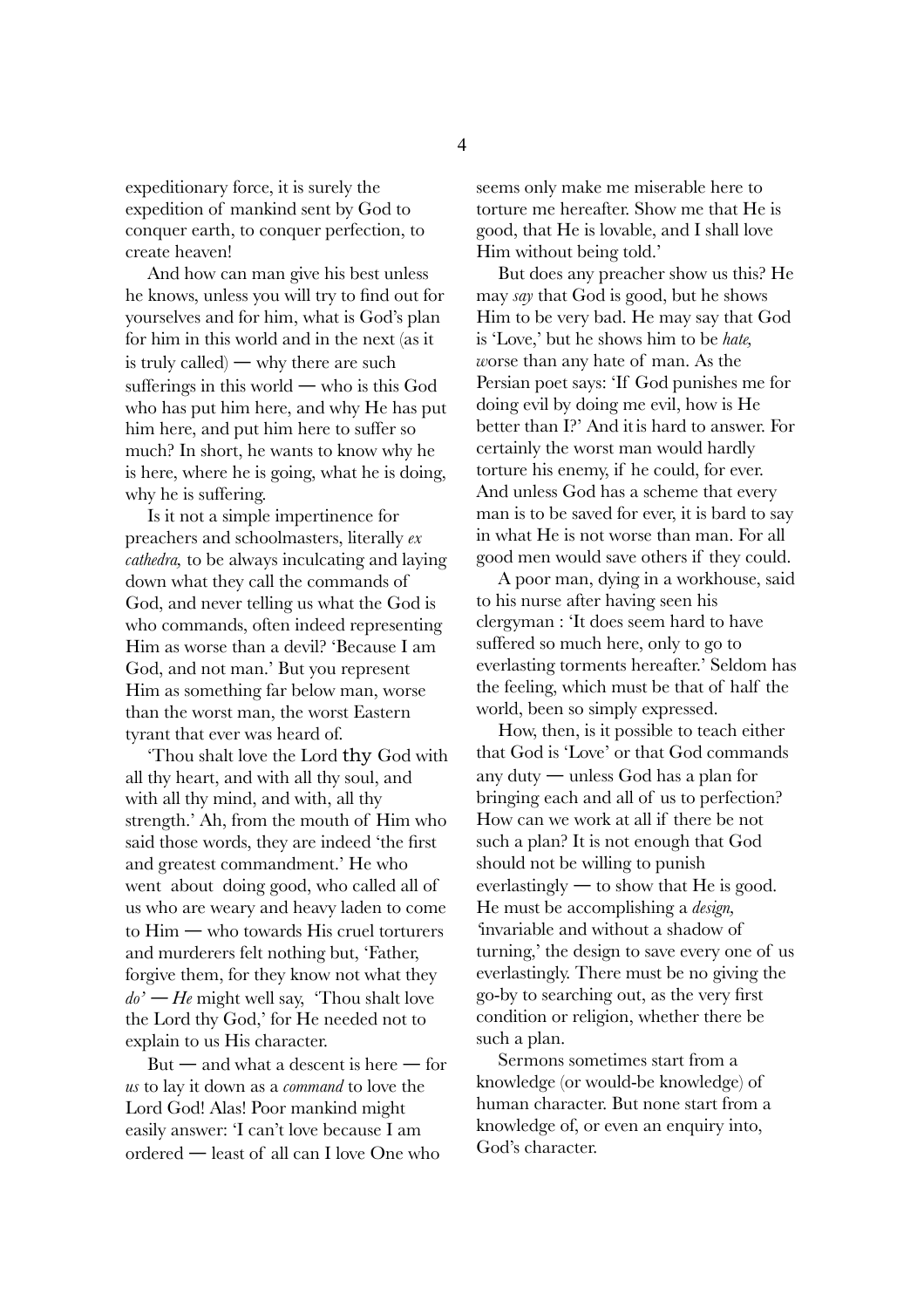And yet, one would. Think, if this is really His world, if He governs by His laws, which are the effluence of His character, not only the universe, but every, the minutest, circumstance in it — it must be of paramount importance to find out what His character is. Else how do we know where we are going?

Indeed, it may be said that the greatest, the most world-wide, and the most fatal mistakes, extending through all time, which have been made in this world, have arisen from not understanding His character.

It is not that men have not been absorbed, throughout the history of man, in religion. Probably no subject, not even how to procure food, has absorbed man more. But scarcely any study has received less attention than that of the character of God. Men have been content to take it upon authority, upon sympathy, antipathy, blind 'intuition,' or association ― they , have been content to give this study not even the serious enquiry which is given to the anatomy of a pigeon or the construction of a bivalve shell ― they have even written their passing thoughts on religion. What wonder if there is no subject in the world on which man *has* such 'passing' thoughts such crude, as religion? And this the most important, the most *sur*passing, the most difficult subject of all.

How would it be possible to construct any other science without knowing its fundamental law? to construct the physical science of astronomy without knowing whether the sun or the earth moved round the other? to construct moral science without knowing man? 'Know thyself,' said the Greek wisdom which we have scarcely surpassed. 'Know God,' has indeed been said ― and that to know God is eternal life  $-$  as indeed it would be. But has one step been made in knowing Him

since that time? Have not indeed the most awful retrograde steps, the most astonishing mistakes been made, upon which whole polities have been founded, from not knowing the character of God?

Take, e.g., some of the most familiar instances of mistakes arising from not understanding the character of God.

That God regards suffering as good in itself, that He pays well those who inflict it on themselves, is the basis on which was founded a very large polity in the Roman Catholic Church.

That God has so let go man as to become essentially wicked, for which He has instituted no other system of help except letting another pay the penalty for man, was the foundation of another theory of religion sometimes called 'Evangelical.'

That this barbarising doctrine does not make man barbarous, at least not very, can only be because men are so much better than their God.

That God has made a scheme of salvation and damnation by which a certain number of His creatures are saved 'everlastingly', a certain number 'damned' everlastingly, is considered by all the orthodox millions of the Church which calls itself 'Christian,' whether Roman Catholic, Greek or Protestant, as the fundamental doctrine or one of the fundamental doctrines of their faith.

Then the (so-called) 'Liberal' steps in and says, 'No, God would not be so illnatured.' But if you ask the 'Liberal' you will find that he does not suppose God has made any other plan, any plan for conducting each and all of us to perfection; he simply supposes that God has no plan at all; or that, if He has, we can't find it out.

In that case, it is difficult to see how his God is better than the others. Indeed, in point of intellect, He is worse. But what is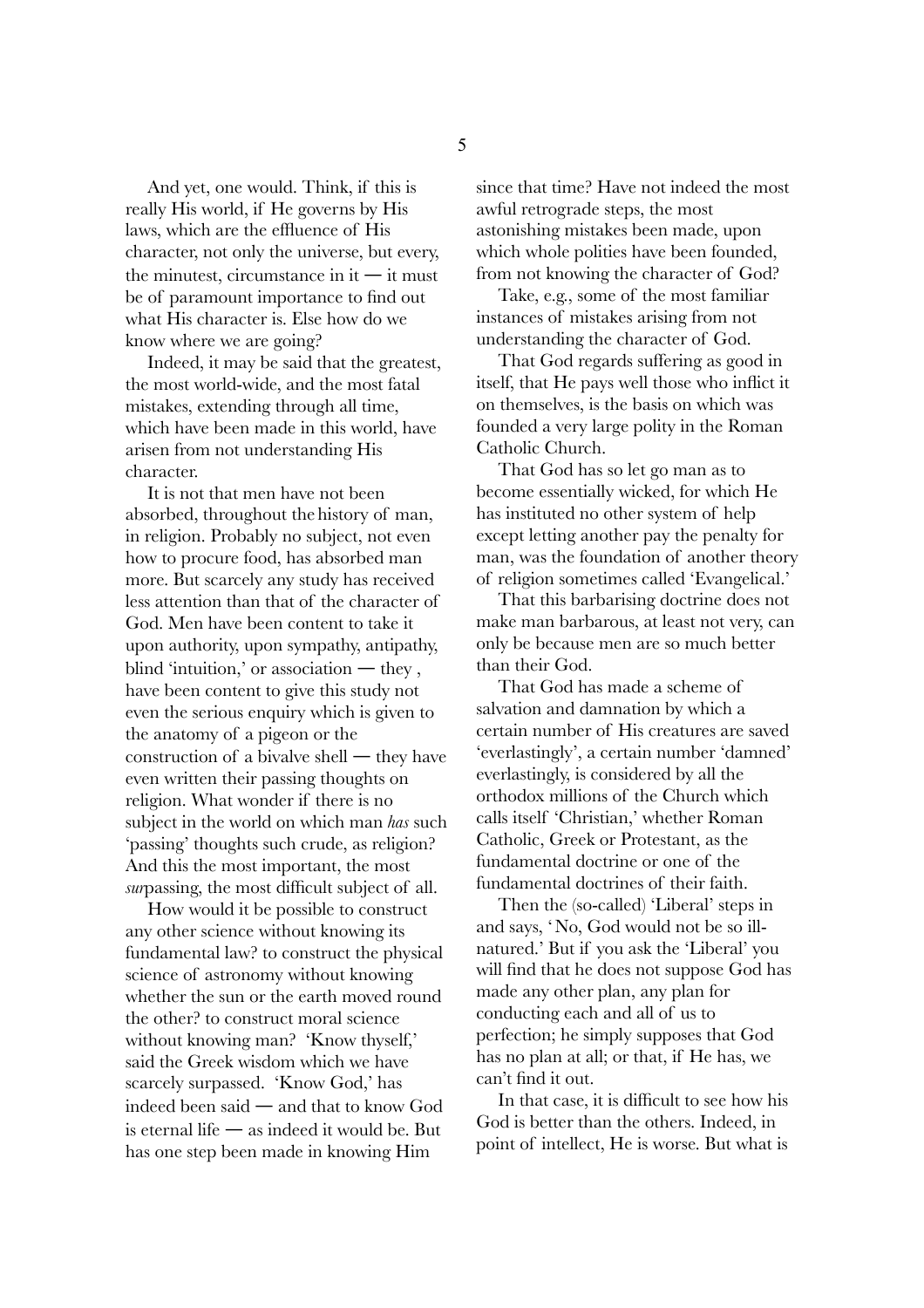the use of working on at all, what is the use of sermons at all, if we do not begin at the beginning ― if we do not know who God is? Why should I be told to serve Him if I do not know whom it is I serve? To please God, I am justly told, is the end of my being; but I must know what God is like, in order to know what is pleasing to Him. The most frightful crimes which this world has ever seen have been perpetrated 'to please God.' So strange and fatal have been the mistakes as to what He is and what does please Him. Is it not, therefore, the beginning of all knowledge to know Him? the very first step in theology, in education, in every line and moment of our conduct, to find out what is God's character? But we do not even make it the last. 'I am Alpha and Omega, the beginning and the ending,' the first letter and the last and every intermediate one of all this life-alphabet of man. How true those words are! 'I am the beginning and the end.' And how little they are attended to! E.g. we are told that God looks only at our 'intentions.' It would seem indeed as if we thought God Himself had only intentions. For, as to crediting Him with a plan within which we have to work, without which we can do nothing, we never so much as believe that He has any.

It is strange how, a p*riori,* and in direct opposition to every testimony, every positive experience since the world began, we lay down or take for granted that God has such and such qualities.

Take, e.g., this dictum, that God looks only at our intentions — a cloak, by the way, for every laziness, every unwisdom of man, an excuse for not taking the means of success which we must take for every walk of life — for not cultivating judgment, obtaining experience, watching results, as we do in every other profession, science, and business.

And yet we say, and say truly, that He visits the sins of the fathers upon the third and fourth generation; that is, so far from 'looking only at the intentions,' the race, the place, the climate, the conditions (sanitary or otherwise), the education, the moral influences and associations, all that goes to make up that vast item which we call by the little word 'circumstances,' all this tells on the next generation, and the next, and the next, and makes the world. Mankind is to create mankind. Mankind has to create the circumstances which make mankind. Mankind has even to find out from experience what is virtue and what is vice. No instinct, shows him this, no conscience. All that conscience tells him is to do what is right and not to do what is wrong. But *what* is the right and what is the wrong mankind has to find out.

Yet we see that inexorably consequences are visited upon the 'third and fourth generation.' Consequences of what? Of ignorance. Why? Because this is the very plan of God to teach man through inexorable consequences. To teach him what? That suffering is to be the inexorable, the interminable consequence of error. *Not so:* for under this and through this all is the river deeply flowing (the imperishable, never interrupted Nile), the warp upon which all this suffering is the woof, the 'still small voice' ― which is the plan of God to bring each and all of us to perfection through mankind learning to create mankind by experience, learning by means of the invariable, the inexorable nature of these consequences.

It is said that, in Japan, every one in whose house a fire originates, whether accidentally or not, is beheaded without appeal; that is, no one looks at his 'intentions.'

Is not this something like the government of God? If one has not had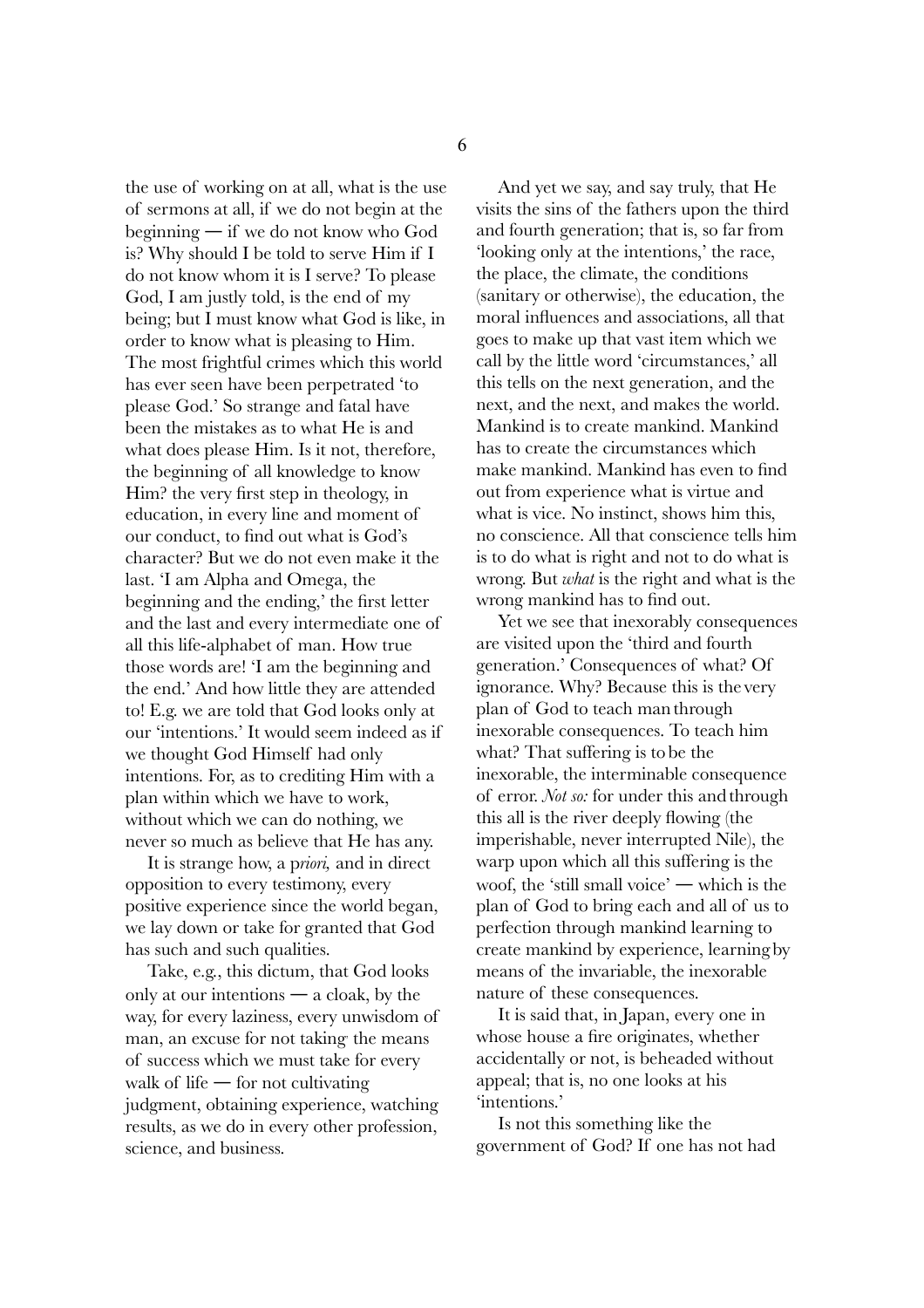the wisdom to prevent the fire, does He the less permit the fire to burn us and our children? *Does* He 'forgive' us the consequences? But there seems in almost all present teaching of Christianity an ineradicable prepossession that 'forgiveness' means the removal of future eternal punishment, that God has nothing to do with laws regulating or registering<sup>3</sup> results in this world, but that He keeps, as it were, a rod in pickle for us in the next; which rod in pickle is to be averted, it really seems to be taught, by a certain number of ceremonial observances.

This is another of those curious practical mistakes extending through centuries from misunderstanding the character of God the believing Him to be pleased, to be best worshipped, with ceremonial, not moral, service. How could this mistake have originated in Christianity, since Christ may be said to have preached beyond all other things the *spiritual* service of God, the serving Him by serving man? It is a mistake actually more prevalent now in Christianity than it was in some other religions, such as Buddhism.

Mysticism in all ages and in all creeds ― as in Oriental religions, so in Western Christianity — seems to have been a reaction against this.

## $II$ .

But, as often happens, there has been another reaction besides Mysticism in quite another direction, and this is Positivism.

By Positivists it is thought that, to learn the laws of nature as far as we can, without troubling our heads about Him who made them, if indeed there be One (about whom, they say, we can know nothing), is the only course for man.

3 A law is only a register, a register of the will of God ― always the same.

Is not this leaving out the most inspiring part of life?

Suppose Plato had said, 'I find certain words, a certain life, on which I mean to base my own; but I do not care as to whether these are the words, the life, of Socrates. I can know nothing really about him. He is indifferent to me.'

The whole inspiration of Plato's life seems to have been his having known Socrates. And shall it be less of an inspiration to us to have known God, to know God?

By Positivists it is said, the aspirations, the 'unsatisfied instincts' of man point not to the development of that particular man, 'to eternal life' for him*,* as the moralists say, but to the development of 'humanity.' This appears strictly illogical. If one human life is a disappointing fragment, humanity means a mass of disappointing fragments ― a crowd of unfinished lives ― an accumulation of worthless abortions. *Is* it worth while for me to work either for humanity or myself if this be so?<sup>4</sup> Above all, is it worth while for me to work if there be no God, or if there be only such a God as this? Unless I am, a fellow-worker with Divine Power, who is working up all our poor little puny efforts into a whole —  $a$ whole of which our efforts are only parts, and worth anything only in as much as they *are* parts ― shall I work at all?

To be a fellow-worker with God is the highest inspiration of which we can conceive man capable. But how can we be fellow-workers with God if we do not know His plan?

4 'Collective Humanity' ― a term of religion much used by the Positivist, and, indeed, by the 'extremely not so' too. Angels and ministers of grace defend us! — a collection' of abortions -- a 'collection' of 'me's. Is this what I am to reverence? this which I am to work for?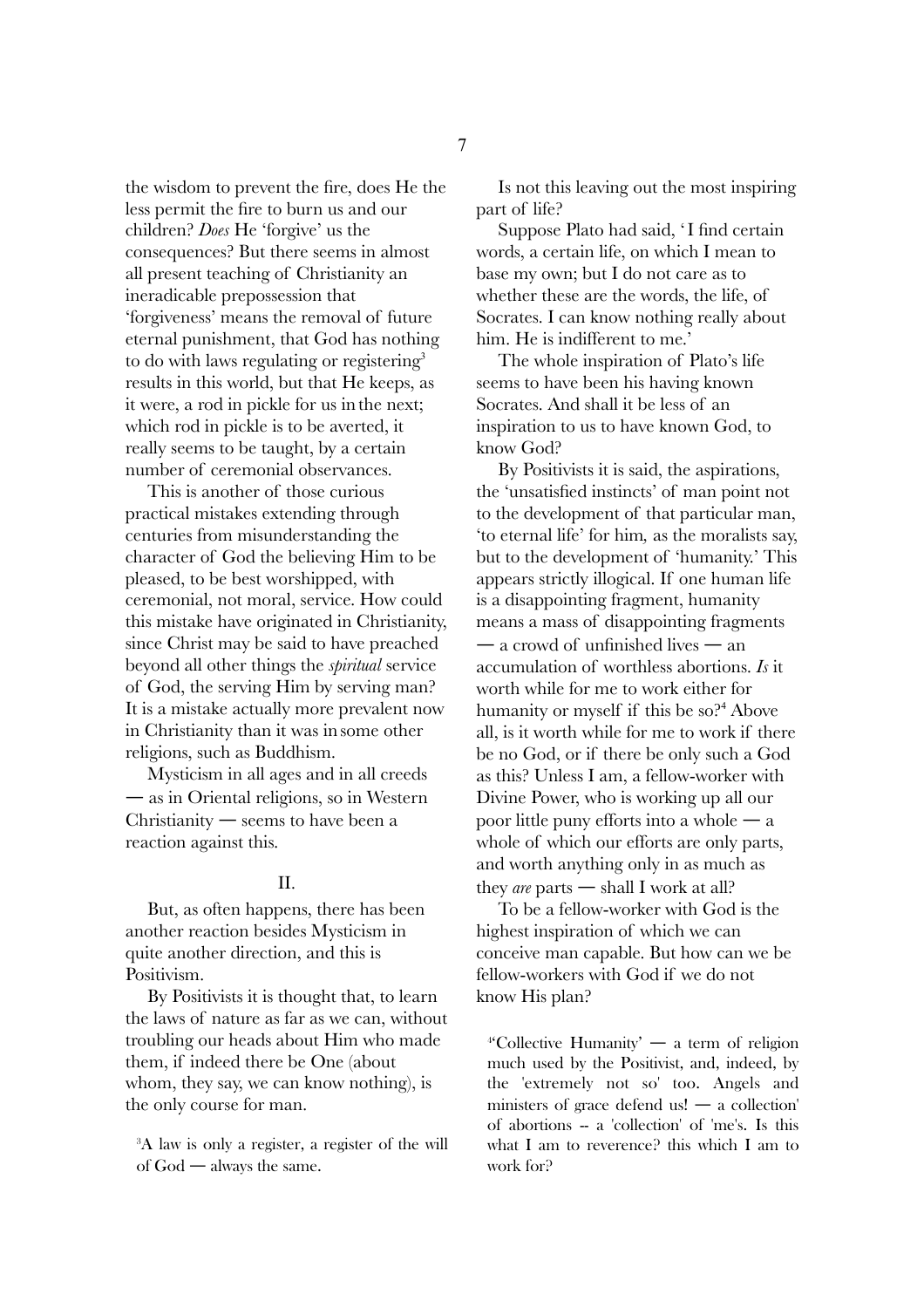The world is God's, not thine : let Him Work out a change, if change must be,

says the Tempter, in the ballad.

The Tempter says what is (though in a different sense) strictly true. It is God (who made the world and all that is in it) whose plans must, work out its progress and perfection. And we can only be anything or do anything towards it exactly in as far as we are fellow-workers with God exactly in as far as we study, discover, and work in accordance with His laws, His designs.

The Tempter (in the ballad) goes on:

The hand that planted best can trim And nurse the old unfruitful tree.

Quite true, Tempter but not true in so far as we are not trees. At least, we advance beyond being trees. And then we must help to 'trim' and 'nurse' not only ourselves, but those who have not yet advanced beyond being 'trees.' And at present their name is Legion.

The world is God's, not thine.

Even the Positivist acknowledges this in the sense that there are inexorable laws beyond altogether, not our ken but, our touch. We cannot move them a hair's breadth to the right or the left.

The world is God's, not ours. But God means to make it ours. And how can He make it ours, except by leading us, by His invariable laws, to know how to govern *by them?* It is law which makes us kings. His kingdom is a kingdom of law. Without laws there can be no kingdom. He wants to give us His kingdom. How is He to do this?

## III

Into this kingdom we scarcely seem up

to this time to have effected the smallest entrance. And for two reasons :―

(A) That we have but the vaguest and most general acquaintance with the character of its King, restricted indeed only to a few words, to which words mankind attach the most opposite meanings.

(B) That we have not as yet even begun to enquire into any method for ascertaining the laws of the kingdom ― moral philosophy, as I believe it is usually called.

And first:

(A) It is of no use saying God is just, unless we define what justice is. In all Christian times, people have said that 'God is just,' and have credited Him with an injustice such as transcends all human injustice that it is possible to conceive, e.g. that He condemns to 'everlasting fire' for not being baptised, little babies who certainly could not get themselves baptised. What is the most horrible and wholesale infanticide compared with this? Not even that of the Frenchwoman farmer of babies who poured vitriol instead of milk down the babies' throats, and dipped their heads in boiling water. For she certainly did not mean to do this for eternity.

But would God be the more just, even though He does not damn the little babies, if He does not *save* them ― if He has no scheme by which the little babies, who were never asked whether they would come into this world or not, are to be brought to perfect happiness?

Also, there is extraordinary confusion about what happiness is. Whole books have been written to prove that there is a very equal distribution of happiness all over the world in all classes and conditions of men. 'Paupers are accustomed to pauperism, rich people are accustomed to ennui,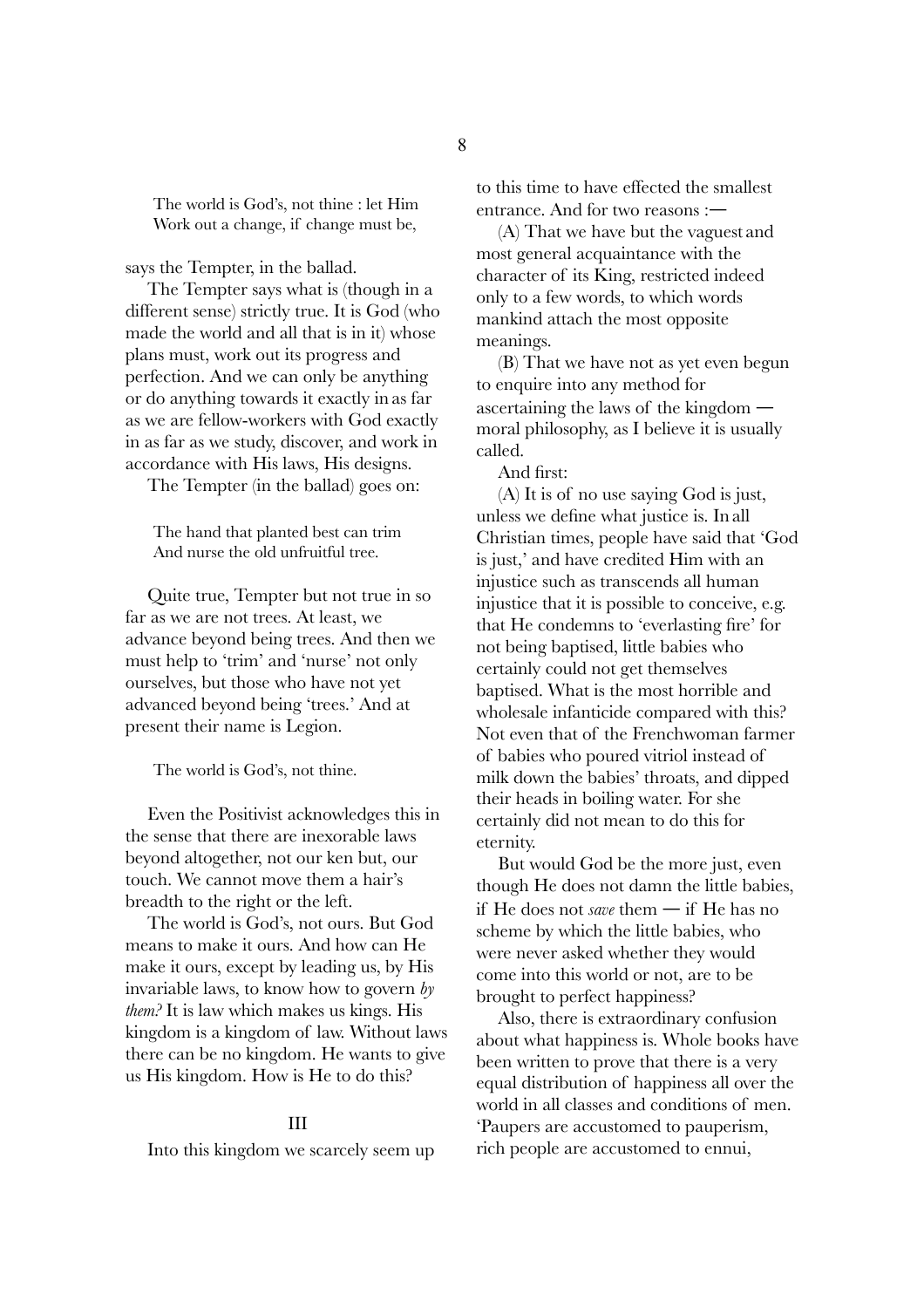savages to savage-dom. All these have their pleasures.' This is the argument. Do people who argue thus ever ask themselves for one moment what happiness is? Or do they really call the excitement of gin, the beastly momentary pleasure of sensuality, which alone diversify the miserable lives of hundreds of thousands of London poor, happiness? Or do they call the deadlock of carriages in Hyde Park, with dogs' heads instead of children's out of window, which is the break to the ennui of the rich, happiness?

As well might they write to prove that every man in London, taking the average, has 10,000*l.* As that every man, taking the average, has happiness. 5

What a poor idea of happiness this is !

Is not the happiness of God, so far as we can conceive it, the only type of what happiness is? And why has God happiness? Not because He can do what He likes. 6 But because what He likes is good.

It would seem, then, as if we had to define what the very word that we are most in the habit of using, happiness (in moral science) means, before we can go a step farther in determining what the moral kingdom is, what the laws of the kingdom of God (or of moral science) are.

Take another word in common use : 'Love.' It is of no use saying that God is Love, unless we define what love will do. That 'God is Love' has been said for eighteen centuries, while the most hideous cruelties have been perpetrated in the name of this God of 'Love,' cruelties such as the most savage hate of savage life had never invented.

Is all we have to do in theology, all we have to say in moral philosophy, only (as sometimes said) by way of Illustration, or

5 The great Lecky has actually made this transcendent blunder about happiness.

6 Is not the usual idea of happiness to be able to do as one likes?

anecdotes, of a few great principles, such as 'God is Love,' 'God is just,' 'God is happy,' &c. &c.?

Rather, have we not first to lay down the very elementary notions and definitions of what these few great principles are ― then to extend the application of these principles over the whole of the moral world? They cover the whole domain of moral philosophy ― the whole field of human action, since all human action springs from the great principles of the character of God. *Therefore* we must know what that is.

In the very measure of the progress we make in finding out the real facts of moral science, e.g. educational science, or the real facts of physical science, e.g. sanitary science, in that very measure those facts show the perfect God leading man on to perfection.

Take the newspapers of the day for illustrations. (1) Advertisement of a book : *'Fever in London, its Social and Sanitary Lessons.'*  Exactly as we find out the real facts, we find that every one of those facts has attached to it just the lesson which will lead us on to social improvement. Were 'contagion' a fact, what would be its lesson? To isolate and to fly from the fever and cholera patient, and leave him to die; to kill the cattle; instead of improving the conditions of either. This is the strictly logical 'lesson' of 'contagion.' If it is not strictly followed, it is only because men are so much better than their God. IF 'contagion' were a fact ― this being the lesson which it teaches, can we escape the conclusion that God is a Spirit of Evil, and not of Love?

Now take the real facts of 'infection.' What is their lesson? Exactly the lesson we should teach, if we wanted to stir man up to social improvement. The lesson of 'infection' is, to remove the conditions of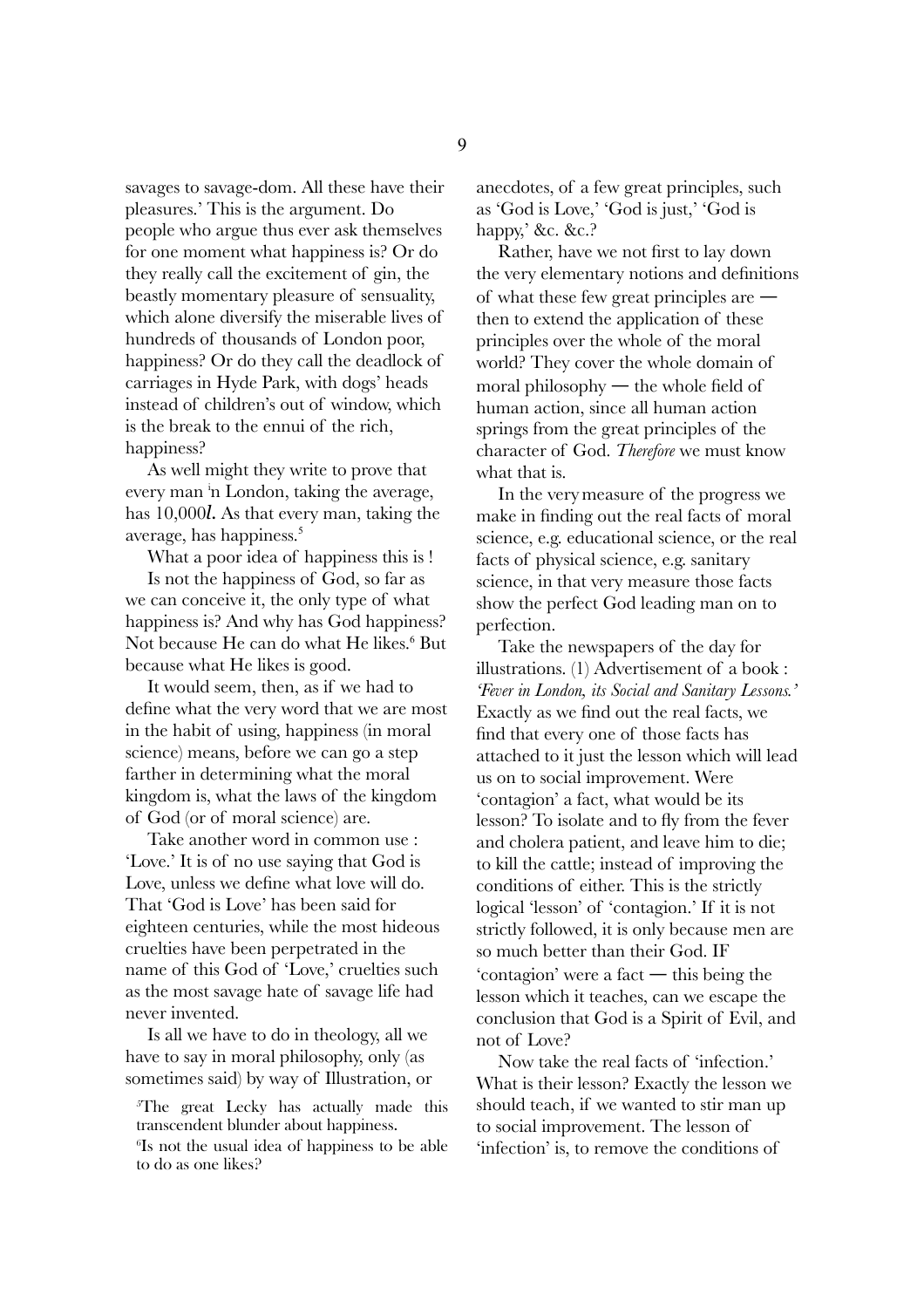dirt, of over-crowding, of foulness of every kind under which men live. And even were not so-called infectious disease attached to these conditions 'by the unchanging will of God', it would still be inseparable from social improvement that these conditions should be removed. Disease is Elijah's earthquake, which forces us to attend, to listen to the 'still small voice.' May *we* not therefore say that 'infection' (facts and doctrine) shows God to be a God of Love? And this is but one instance.

(2) The facts of what is more strictly called education, though sanitary facts are one of the most powerful means of educating man show, if possible, still more strongly what here has been imperfectly expressed.

Two powerful addresses to the Universities of St. Andrew's and Glasgow take up the subject of education in its true light, viz. That education is to teach men not to know, but to do; that the true end of education is production, that the object of education is not ornamentation, but production ― (after man has learnt to produce, then let him ornament himself) ― but 'production' in the widest sense of the term. And, to teach man to produce, the educating him to perfect accuracy of  $t$  thought — and, it might have been added, to accurate habits of observation ― and to perfectly accurate habits of expression, is the main, the constant way ― what a grand 'lesson' this is.

But to hasten on. The modern Positivists have told us till we are sick and tired of hearing it : the moral world as the physical world is entirely governed by laws. This is an undeniable truth. But we have never gained one step farther ― they have

not told us what one of these laws is. 7

Perhaps the only one we know is that acts of the moral nature, acts of the intellectual nature, become easier by habit, i.e. vicious habits as well as virtuous ones become more powerful by repetition. A man, any more than a nation, cannot will himself free all at once — cannot will himself good (in any one sense) all at once.

But, otherwise, this, the most practical study of all, the study of man, since man we have always with us  $-$  God and man we have always with us  $-$  is almost entirely neglected for want of a method to begin it.

But may it not be found that  $-\infty$ mankind has in the last thirty years gone at a pace hitherto unknown in all kinds of discoveries in physical science, discoveries in chemistry, discoveries in mechanical forces in light and electricity, discoveries by sea and discoveries by land' If mankind would but set to work on the moral laws as they have done on the physical laws, equal discoveries would be achieved?

Could we not, e.g., discover how to redeem man from pauperism, how to teach every man, not infirm or incapable, to produce? Scarcely a single step has been made in this direction in England ― among us, the most practical nation of the earth. Could we not discover how to redeem men from habitual crime? Though our ears are dinned by Habitual Criminals Bills and the like, crime is actually increasing instead of diminishing, it is sometimes said.

In the worst years of the worst Pope, 300 years ago, a Roman bandit refused a pardon on the ground that robbing was

7 One of the greatest of American writers, and a 'Transcendentalist', has written that the discovery of how Law rules the moral world is like setting us down to a feast.' It is a feast of empty dishes, then.